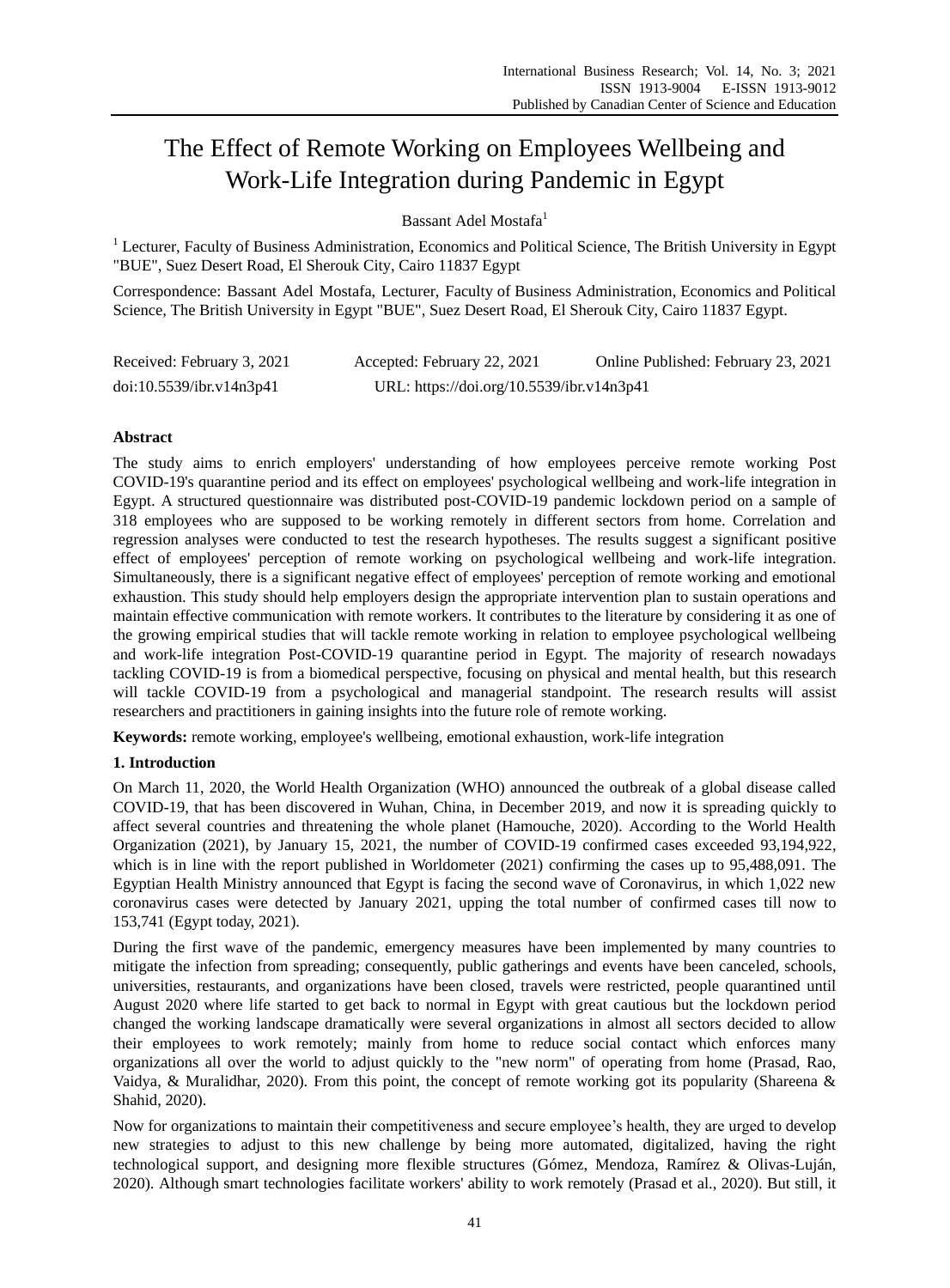became a significant concern for workers, with or without families, on how to manage their work and family at the same time in an effective way (Grant, Wallace & Spurgeon, 2013). It is expected that some of the people would suffer from post-pandemic stress, and some of the people might realize their inner strengths and display a significant amount of gratitude for what they have (Prasad et al., 2020). This would mean that employees would go through many challenges that might affect their psychological wellbeing, which will be revealed and understood in this paper, given that it might last for some time in the future. There are several studies available in general on remote work, and still, the research interest related to this concept is now growing (Raišienė, Rapuano, Varkulevičiūtė, & Stachová, 2020). But the researcher considers working from home as the primary concern of this study because it is the most appropriate flexible strategy supported by organizations as an alternative workplace strategy. In addition to responding to the call of Raišienė et al. (2020), necessitating the importance of studying remote working and gathering evidence from a different cultural background to track specific changes in how different employees perceive remote working, which will help address the benefits and challenges associated with this new working norm.

Accordingly, the study is conducted in Egypt, a country with one of the lowest percentages of remote working, which suddenly had to switch to working from home during a pandemic. This is supported by data presented in the online platform wuzzuf.net, which connects job seekers with employers; it demonstrated a 124% increase in the number of remote working job posts in addition to a radicle increase in the number of workers who are applying for remote working job vacancies (Aravanis, 2020). On the global side, 81% of the worldwide workforce experienced partial or full workplace closures; many of them experienced working from home for the first time without training on how to work effectively from home (Savic, 2020).

With these statistics in mind, it is necessary to investigate this new kind of online work culture during its highest peak of adoption (Molino et al. 2020) to be able to come up with possible solutions and improvement plans, particularly if it is going to last for some time in the future; because working from home is considered the most suitable working alternative during the pandemic. Besides, responding to the call of Molino et al. (2020) that additional research is necessary to understand the impact of using technology while working remotely on employees' wellbeing and the importance of studying remote working experience on the degree of emotional stress that is usually associated with emergencies.

Finally, this research will help set a road map or recommendations from the concluded results for employers to follow, highlighting the needs of remote workers to ensure healthy wellbeing and balanced work-life integration. To better deal with the pandemic and plan for a potential lockdown situation, these situations open the window to understanding the dynamics associated with less observable conditions under typical situations.

## **2. Literature Review**

## *2.1 Remote Work*

Research to date has revealed that remote working is gaining attention worldwide, where the number of remote workers expected to increase more (Gómez et al., 2020; Raišienė et al., 2020). Remote work is a working practice that encourages professionals to work beyond the traditional office setting; anywhere they are productive in and that makes work-life balance perfect, and this is based on the idea that there is no need for work to be performed in a particular location (Prasad et al., 2020). Employees have reasonable control to plan their days to see that their professional and personal lives can be integrated into their fullest potential and satisfaction (Prasad et al., 2020). Several studies have described remote working using telecommunication devices as e-working (Grant et al., 2013). The term 'e-working provides more flexibility in terms of moving work to the workers instead of moving workers to work; this relates to work being accomplished anywhere and at any time regardless of location and thanks to the technology that aids in the implementation of this flexible working arrangement (Nilles, 2007).

Remote working can also be described as 'teleworking' and 'telecommuting,' which refers to the employee's ability to work remotely using technology to facilitate communication with the workplace (Raišienė et al., 2020). Latterly, 'agile working' has been added to the terminology referring to an organization's capability to be flexible to meet changing market demands and adjust working practices accordingly (Grant, Wallace, Spurgeon, Tramontano & Charalampous, 2019). Thus, the current study will focus on working from home as a remote work strategy to offset the pandemic situation using technology to access work like Team viewer, Zoom, and Microsoft teams.

It can be seen from previous studies that remote working is a weapon with two edges; first, it has various benefits such as a better work-life balance, providing more flexibility to work, increase in job satisfaction, and employee engagement (Grant et al., 2013), employees have time to pursue their hobbies, professional and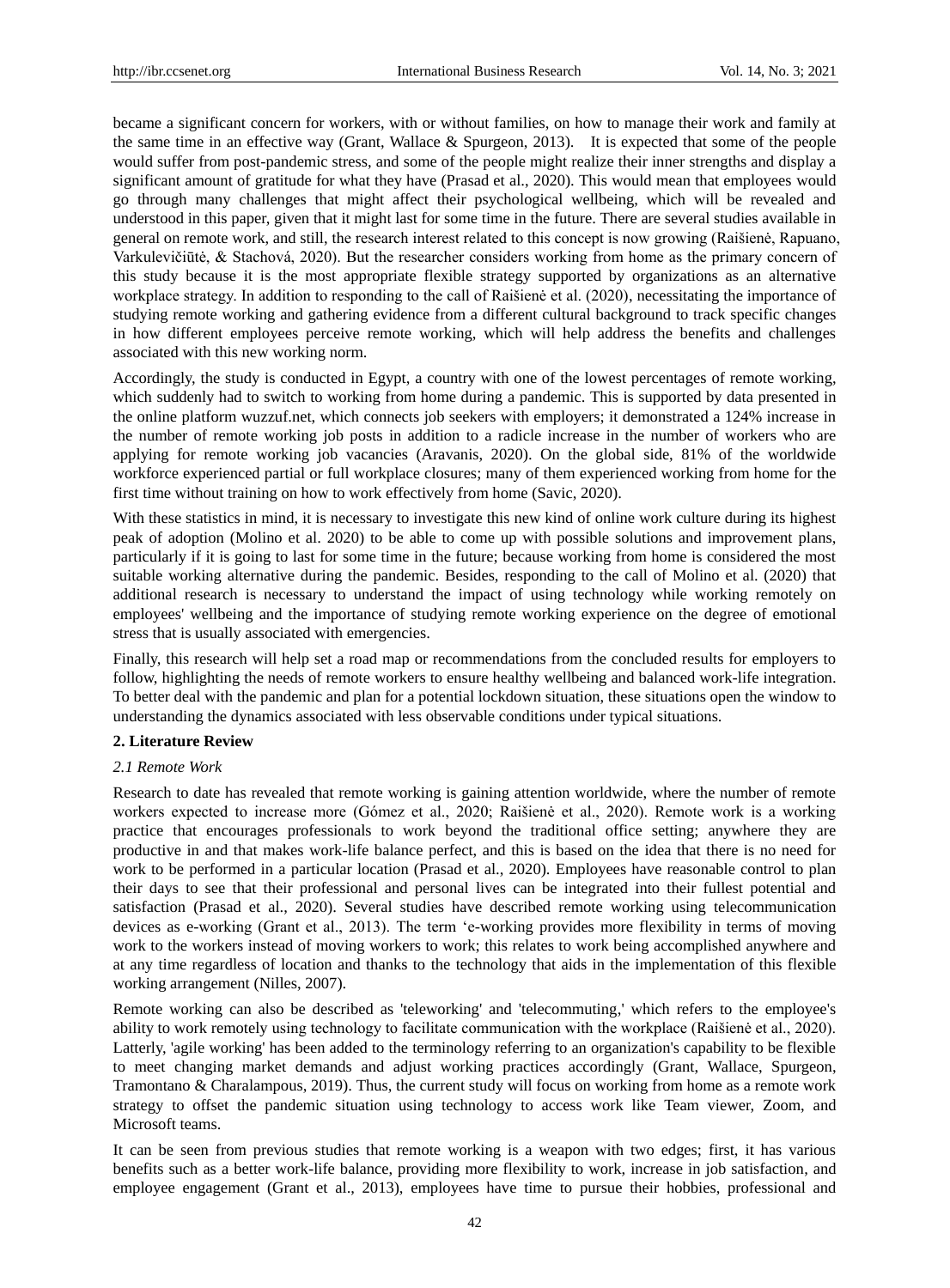personal advancements that cannot be fulfilled due to lack of time and freedom at the workplace to pursue them; moreover, workers are less stressed than those working in-office, better protection for health, and wellness (Prasad et al., 2020). Higher productivity, along with being one of the ways to cut costs of office rent, electricity, property insurance, office supplies, maintenance costs, and infrastructure, in addition to saving time traveling to and from the workplace, besides; several studies highlighted that employees are willing to leave their current job for another job that offers remote working opportunity (Prasad et al., 2020; Molino et al., 2020; Raišienė et al., 2020).

Second, despite all the benefits mentioned above but other studies indicated that remote work could be challenging for many employees compared to working at the office, as stated by Grant et al. (2013) in addition to Barber and Santuzzi (2015), who claimed that remote working could lead to poor wellbeing, communication overload, work overload and workplace pressure (Charalampous, Grant, Tramontano & Michailidis, 2019; Molino et al., 2020), which is justified by exchanging emails during non-working hours, a practice that has been linked to stress (Chesley, 2014) and blurred home-work boundaries (Tietze & Musson, 2005), which could subsequently affect job effectiveness and performance (Grant et al., 2019). Consequently, remote working may become unfavorable in some cases when individuals intensify their work activity (Charalampous et al., 2019) adding the feelings of being isolated and not connected with coworkers and the need for new and different skills and mindset to succeed as a remote worker (Raišienė et al. 2020; Rysavy & Michalak 2020).

After reviewing previous studies, the main research topics tackling telework in organizations are the efficiency of virtual teams (Bhat, Pande & Ahuja, 2017), telework features (Raghuram, Hill, Gibbs & Maruping, 2019), virtual leadership (Hoch & Kozlowski, 2014), aspects of mutual trust, effective communication (Rysavy & Michalak, 2020), mental stress and anxiety (Gómez et al., 2020). In addition to the feasibility of remote work in relation to age, gender, and income inequality in Canada (Gallacher & Hossain, 2020). The relationship between telework and job-related factors, organization policies, job satisfaction on the wellbeing of the employees in the IT sector (Prasad et al., 2020), along with studying the use of telework in Lithuania (Raišienė et al., 2020), Italy (Molino et al., 2020), France (Aguilera, Lethiais, Rallet & Proulhac, 2016) during normal situations; but this study will focus on measuring employees' perception of remote working in relation to their psychological wellbeing, emotional exhaustion and work-life integration in Egypt during the pandemic situation.

#### *2.2 Remote Working and Employee Wellbeing*

Nowadays, during the COVID-19 pandemic, workers operate with a new working style that they are not used to; they are used to operate in a familiar office atmosphere, integrating with their team, attending meetings, and calling customers. But now, with the new working norm (working from home policy), lines between personal and work life will blur even for professionals that are used to working from home as an increasing number of schools close, meaning children will be at home and working parents might struggle to separate responsibilities, which might affect the worker's overall wellbeing (Staglin, 2020). Hence, Pradhan and Hati (2019) defined employee wellbeing as the quality of work-life; it is the employee's wellbeing that is affected by workplace interventions; it is all about the psychological, physical, and emotional health of employees (Juniper, Bellamy & White, 2011).

WHO (2020) provided a comprehensive definition for employee well-being and described it as a state of every individual employee to understand his capability, manage the normal stresses of life, work productively, and contribute to her/his community. Previous studies have examined the psychological and physiological aspects of remote working and found a mixed result (Golden, Veiga & Simsek, 2006; Maruyama, Hopkinson & James, 2009). Some results revealed the physiological aspects of remote working that are beneficial in reducing blood pressure compared to working in the office (Grant et al., 2013). However, these benefits can be disproved in the inability to psychologically disconnect from work (Palm, Bergman & Rosengren, 2020). The authors added that to recover from psychological detachment, it is crucial to differentiate between being psychologically or physically absent from work. Psychological detachment from work is much more difficult when being always available (Sonnentag, 2018). The experience of never being free from or mentally and digitally disconnected from work; may then lead to an increased amount of stress, and in the long run, affect wellbeing negatively (Prasad et al., 2020).

This is further supported by a study that found that low psychological detachment from work during the evening was related to insufficient sleep quality and fatigue in the morning (Sonnentag, Binnewies & Mojza, 2008; Braukmann, Schmitt, Ďuranová & Ohly, 2018). However, Mann and Holdsworth (2003) found that working remotely increases loneliness and feelings of social isolation. But Prasad et al. (2020) explained that social exchange is necessary among workers to prevent the feeling of being isolated because this will affect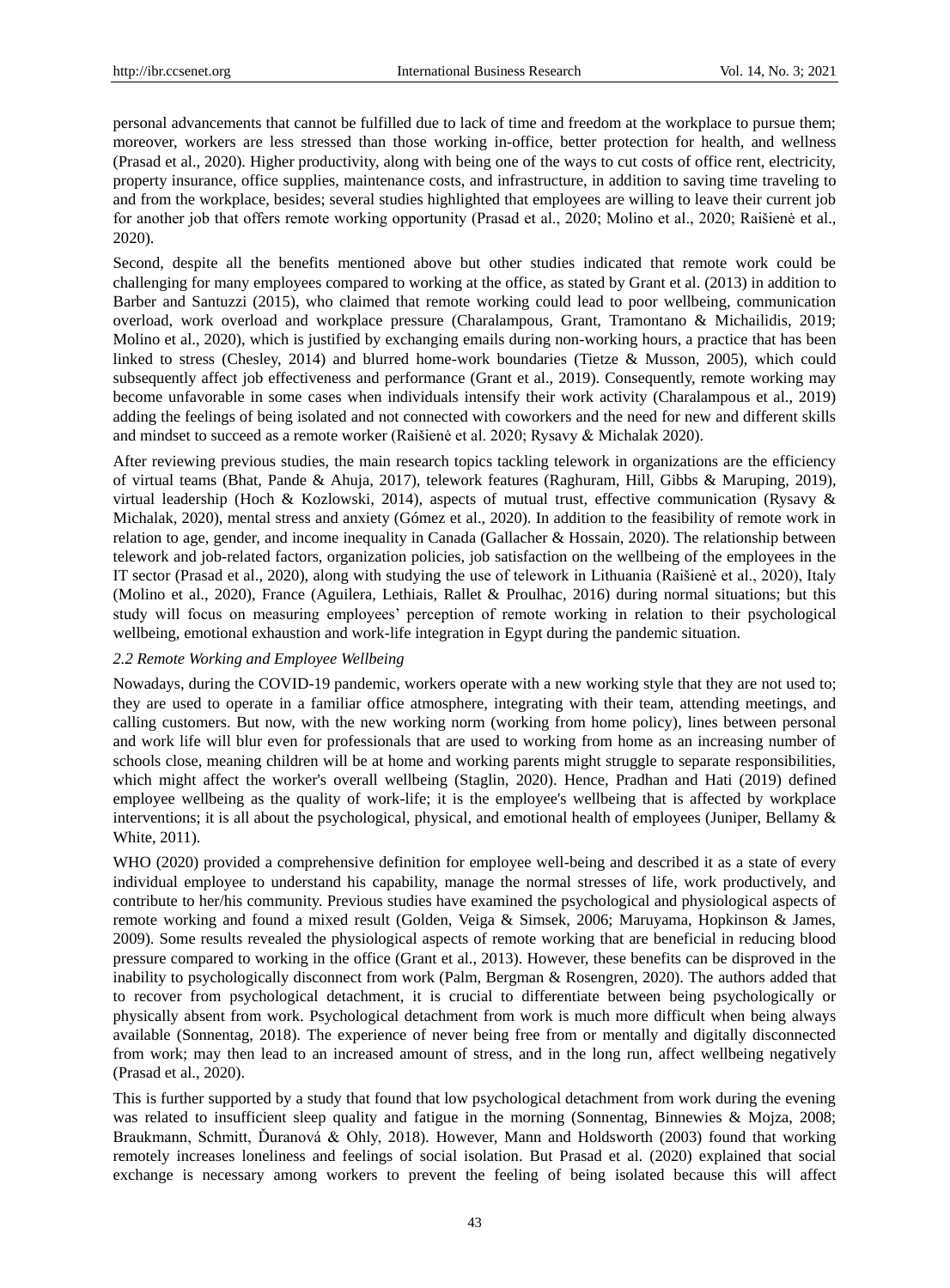psychological wellbeing due to the absence of social exchange experienced by remote workers. Free communication and access to technology can avoid the risk of being isolated (Greer & Payne, 2014). As a result, workers' psychological well-being depends on the social aspect and human interaction that is considered a missing element in remote working (Pradhan & Hati, 2019). Therefore, the psychological wellbeing variable is the primary concern in this research.

Accordingly, from the literature review, the following hypotheses are formulated:

H1: Employee perception of remote working has a significant negative effect on psychological wellbeing post-COVID 19-quarantine period.

H2: Employee perception of remote working has a significant negative effect on emotional exhaustion during the post-COVID 19-quarantine period.

## *2.3 Remote Working and Work-Life Integration*

Usually, people don't have enough time to meet all work and life demands; thus, there is always a feeling of having too much to do and no enough time to do it (Pauleen, Campbell, Harmer & Intezari, 2015). Still, during the past few months where organizations decided to operate remotely, the boundaries between work and life became blurred thanks to the technology that enables flexibility in time and place where work can be done (Wepfer, Allen, Brauchli, Jenny & Bauer, 2018). According to Palm et al. (2020). many researches explained the relationship between work and life could be explained in term of work-life balance, family-to-work conflict, work-to-family conflict, work spillover, work-to-family interference; other studies stated that technology helped in facilitating the reach of family-related matters into work life, this helped in developing a bridging concept such as work-life integration or boundarylessness.

Work-life integration is defined as a reconciliation process of work, family, and individual self-demands and time (Heraty, Morley, Cleveland, Grady & McCarthy, 2008). It is argued that in the case of remote workers, the effect is that work-life spillover into non-work life as reflected in the inability to 'switch off' at the end of the workday (Marsh & Musson, 2008).

Two schools of thoughts have emerged regarding the integration of personal and work-life domains; one that explained the relationship between them to be conflict-oriented and the other that suggested the integration between both domains as a facilitative way to positive spillover in operations, starting by the first school of thought in which Heraty et al. (2008) argued that in today's pandemic home and work are two crashing forces that often lead to an imbalance when the demand from one domain (home, work, personal, family, etc.) interferes with the other. Many studies have proved that employees working remotely work more hours than they used to and that work has become more intense (Wepfer et al., 2018). It resulted in the need to be always available, work late, and check work during their time off (Park, Fritz & Jex, 2011). This could lead to burnout, being emotionally exhausted, which will negatively affect psychological well-being (Heraty et al., 2008; Pauleen et al., 2015; Derks, Van Duin, Tims & Bakker, 2015).

On the other hand, the second school of thought welcomes this flexibility because it gives them the freedom to integrate work and non-work life to suit employees' needs and let them craft the work-life balance they want (Wepfer et al., 2018). Accordingly, work-life integration takes telecommuting to a different level, where work and life are not separate entities that require equal weight; instead, employees incorporate their professional experiences into their personal lives (and vice versa) as a more holistic approach to working from home; this sheds light on work-life integration as performing the job while living a normal life (Pasini, 2019).

To conclude, Bedford (2019) stated that the desire for work-life integration had started a conversation around the need to integrate work and life to find the right balance, especially for those working from home. Accordingly, the following hypotheses are formulated:

H3: Employee perception of remote working has a significant positive effect on work-life integration during the post-COVID 19-quarantine period.

#### **3. Methods**

Participants from various sectors participated in this study by completing an online survey; they were recruited through social networking sites, such as LinkedIn and Facebook; the survey link was sent directly to the respondents. After completing the survey, they were requested to distribute the link to other respondents applying a snowballing technique to ensure that a sufficiently large and varied sample was obtained. The only criterion for inclusion was that the respondents were working remotely from home. According to Sekaran and Bougie (2010), the research's target sample is roughly going to be 384 respondents as the population size exceeds million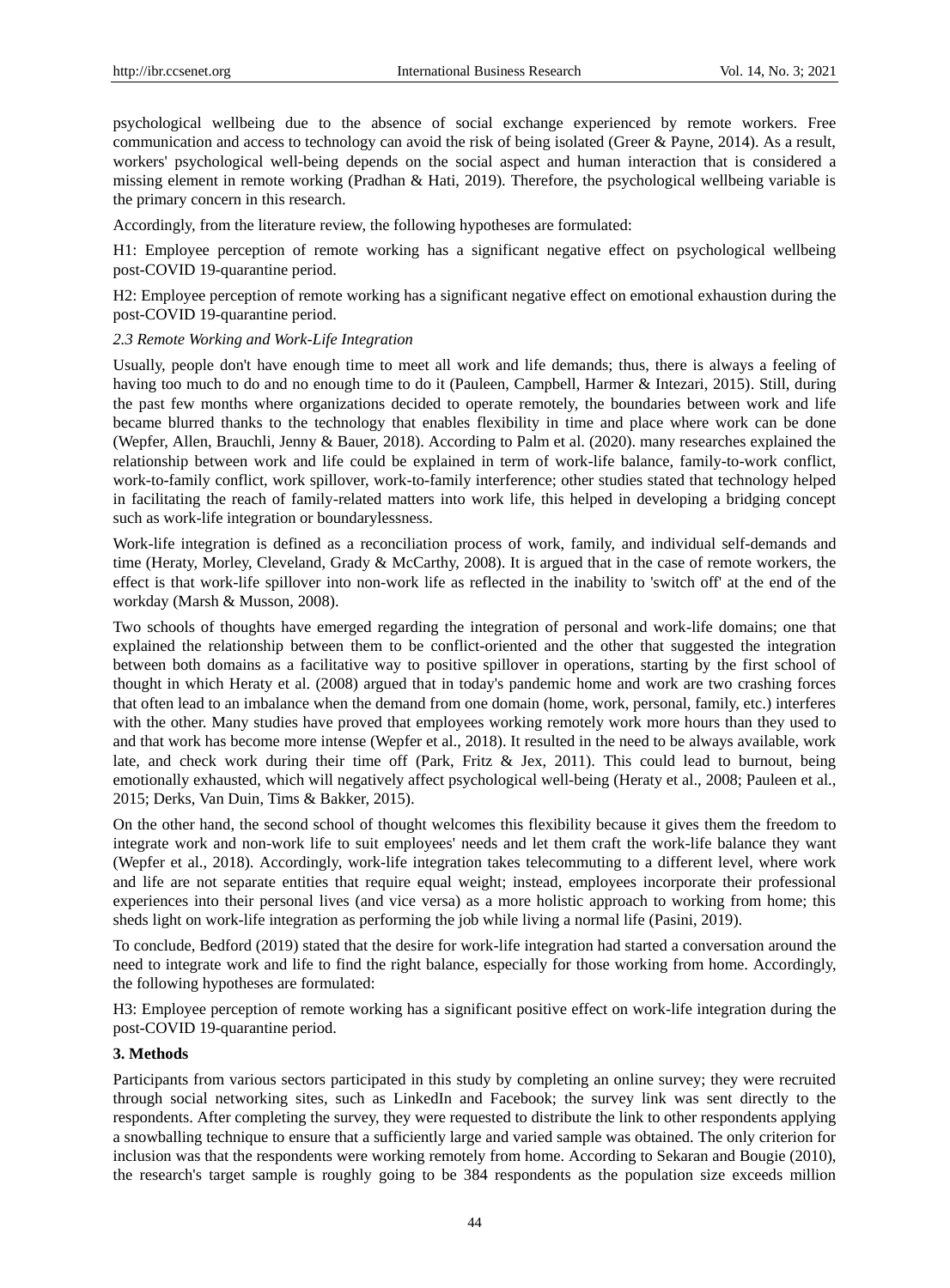Egyptian respondents. Of the 384 surveys distributed, only 318 valid questionnaires were used in the analysis, with a response rate of 83%.

The respondents were primarily females ( $n = 200, 63\%$ ), males ( $n = 118, 37\%$ ) with an average age of 33 years and  $(n = 159, 50%)$  of the respondents had children. The participants were primarily single  $(n = 165, 52%)$ , while  $(n = 134, 42\%)$  were married. The sample composed of employees working in the Education sector  $(n = 181,$ 57%), Information Technology (n = 29, 9%), Health Care (n = 29, 9%), Pharmaceutical (n = 19, 6%), Food & Beverage ( $n = 16, 5\%$ ), Retail ( $n = 13, 4\%$ ), Telecommunication ( $n = 13, 4\%$ ), Real Estate ( $n = 9, 3\%$ ) and Media  $(n = 9, 3\%)$  respectively.

#### *3.1 Measurements*

For the research purpose, a questionnaire was designed to test the research variables in the Egyptian work environment. The four constructs were measured using five-point Likert-type scales all through the questionnaire, with 1 representing "Strongly disagree" to 5 representing "strongly agree."

Employees' perception of remote working was measured using the scale of Raišienė et al. (2020); First, this scale is used to evaluate the benefits of remote working, which consisted of 9 items (e.g., "I am more productive while working from home," "I have more time to learn new things, acquire a new hobby"). The reliability estimate for this scale was  $\alpha = 0.791$ . All items were positively worded, and higher scores indicated a positive perception of remote working. Second, the scale to evaluate the challenges of remote working consisted of 14 shortened and modified items to fit the research context (e.g., "Lack of social interaction," "Distractions when working remotely"). The reliability estimate for this scale was  $α = 0.946$ . All items were negatively worded, and higher scores indicated the factors that employees negatively perceive of remote working. To come up with an overall measure of employee perception of remote working.

Emotional exhaustion was measured using Shuck and Reio (2014) three-item scale with a reliability estimate value of  $\alpha = .85$ . A sample item included, "I feel emotionally drained from my work" in addition to two items adapted from the study of Grant et al. (2013), "I feel used up at the end of the workday," "I feel that difficulties were piling up so high " all items were combined to form one measure of emotional exhaustion.

Psychological wellbeing, a ten-item scale, developed by Pradhan and Hati (2019), was used with a reliability value of  $\alpha = .95$ , but three items were dropped owing to overlap, redundancy, the least factor loading in the interest of scale length; sample items included, "I feel I am capable of decision-making" and "I feel depressed from the stress and demands of day-to-day life."

Work-Life Integration, a seven-item scale developed by Grant et al. (2019), was used to assess employees' work-life integration with a reliability value of  $\alpha = .93$ . Example of items included "I feel that work demands are much higher when I am working remotely," "Working from home takes up a lot of time that I would like to spend with my family," and "I can adjust my working hours to deal with family emergencies at the right time."

## *3.2 Data Analysis*

The research analysis starts by presenting the frequency and length of working remotely from home, identifying the significant challenges and benefits experienced while working remotely. The reliability and validity of the scales used were measured then the Pearson correlation coefficient was calculated; to end up by conducting simple regression analysis using SPSS software version 16.

## **4. Results**

#### *4.1 How Many Hours Do Respondents Spend in Remote Working Per Day?*

The descriptive results revealed that (60%) of remote workers reported that they work from 7 to 9 hours and (40%) above 9 hours per day. For those who said working more than 9 hours per day, the researcher wanted to explore more about the reasons behind working longer hours; which can be summarized as follows: (23%) of respondents worked more than 9 hours per day to catch up on work, (20%) because it's required from them, (16%) to support their team, (13%) because they enjoy what they do, (13%) to meet their managers' expectations, (10%) to be able to secure their job and finally (5%) to be viewed favorably by top management.

#### *4.2 How Often Do Respondents Work Remotely?*

All the respondents work remotely at various frequencies in which (67%) are now working remotely on a full-time basis, (24%) work remotely at least three times a week, (7%) work remotely at least once a week.

#### *4.3 Working Remotely in the Future*

Respondents were asked if they plan to work remotely for the rest of their careers. Surprisingly (82%) of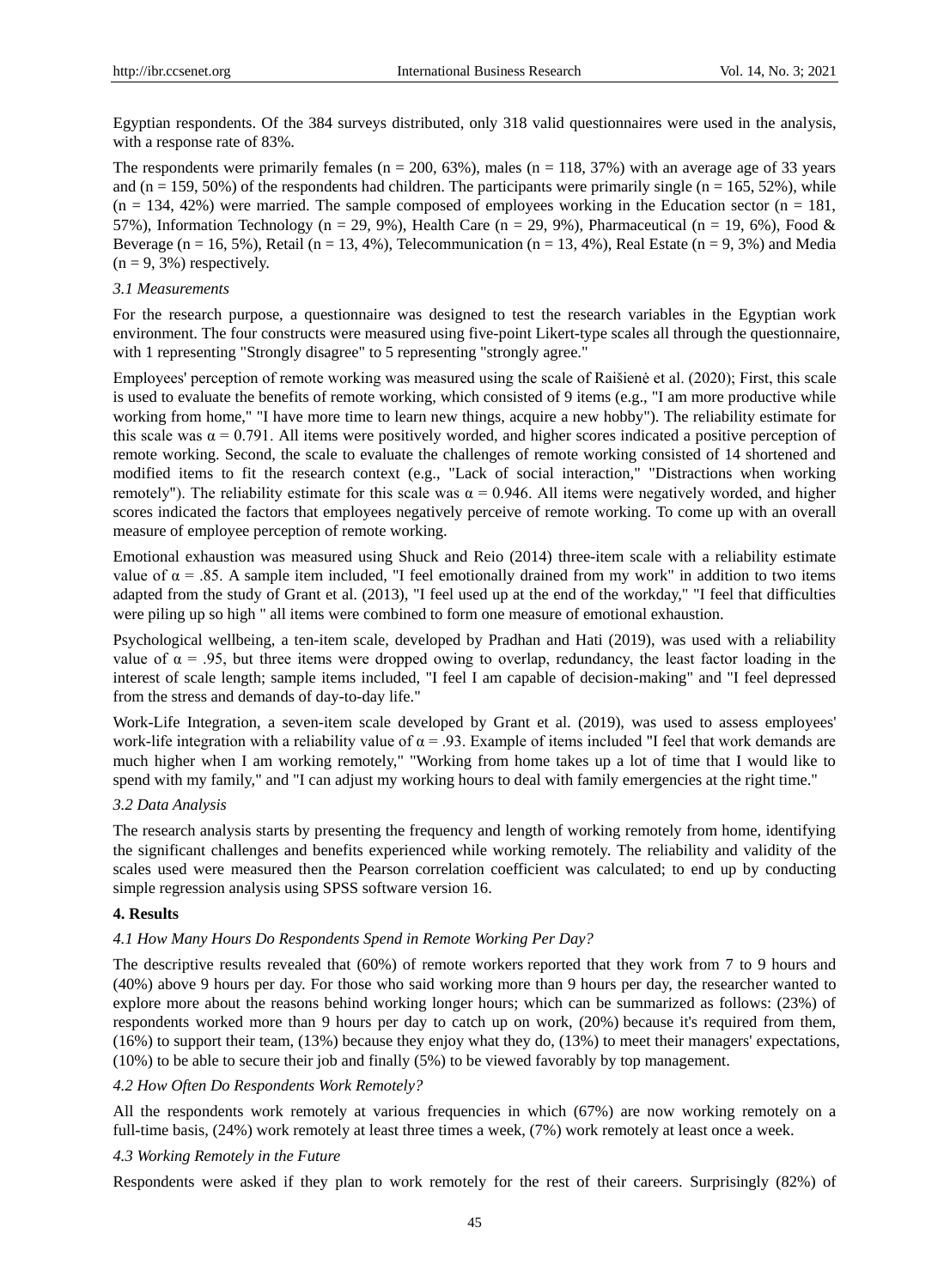respondents wanted to continue working remotely for some time in their careers, and they would recommend remote work policy to others. This is a notable result to discover. Simultaneously, remote work is sometimes portrayed as a trend, despite the challenges they face; these results seem to prove that this way of working is here to stay, as almost all remote workers want to continue working remotely. Out of all the data that was collected, no response was as powerful as this one.

## *4.4 Reliability and Validity*

To measure the reliability and validity of the measurements used; Factor Analysis, Cronbach alpha, KMO, and Bartlett tests were conducted.

| Research Variables                             | Cronbach's alpha | <b>KMO</b> test | Bartlett's test | Significance<br>$(two-tailed)*$ |
|------------------------------------------------|------------------|-----------------|-----------------|---------------------------------|
| Employee<br>perception<br>of<br>remote working | 0.85             | 0.790           | 293.505         | 0.000                           |
| Psychological wellbeing                        | 0.66             | 0.730           | 241.527         | 0.000                           |
| Emotional exhaustion                           | 0.76             | 0.796           | 340.540         | 0.000                           |
| Work-life integration                          | 0.83             | 0.801           | 486.630         | 0.000                           |

#### Table 1. Reliability, KMO, and Bartlett's test

*Note.* \*Significant level at  $p \le 0.05$ (two-tailed)

The data's suitability was measured using Kaiser-Meyer-Olkin (KMO) and Bartlett's test as presented in Table 1. Hadi, Abdullah, and Sentosa (2016) stated that the recommended minimum value of KMO should be 0.5. The results presented in Table 1 showed that the value of KMO is greater than 0.7 for all constructs, indicating that the data is fit for factor analysis. Further, Bartlett's Test of Sphericity suggested that the significance value for all the constructs is less than 0.05; this means that the multivariate is approximately normal and acceptable for further analysis (Pallant, 2005). An exploratory factor analysis was conducted using the pattern matrix for all of the values that are greater than 0.4 that were included in the analysis to ensure that all the items are converged on for their respective constructs, and the value for Cronbach alpha coefficient is greater than 0.60 in all constructs; then it lies within the acceptable range (Field, 2013); therefore, all the items used in the constructs are reliable and consistent.

Continuing with the descriptive analysis results, a correlation test was carried out to find the relationship between the research variables given the acceptable reliability and factor analysis results for the measurement scales used:

| Research Variables                       | Pearson<br>Correlation<br>Coefficient | Significance<br>$(two-tailed)*$ |
|------------------------------------------|---------------------------------------|---------------------------------|
| Remote working - Psychological wellbeing | 0.47                                  | 0.000                           |
| Remote working - Emotional exhaustion    | -0.48                                 | 0.000                           |
| Remote working - Work-life integration   | 0.62                                  | 0.000                           |

Table 2. Pearson Correlation Test

*Note.* \*Significant level at  $p \le 0.05$ (two-tailed)

After conducting a correlation test, it was revealed that there is a strong positive relationship between remote working and psychological wellbeing with a correlation coefficient value of approximately 0.5, at  $p \le 0.05$ . Second, there is a negative relationship between remote working and emotional exhaustion with a correlation coefficient value of approximately -0.5, at  $p \le 0.05$ . Finally, there is a strong positive relationship between remote working and work-life integration, with a correlation coefficient value of 0.6, at  $p \le 0.05$ .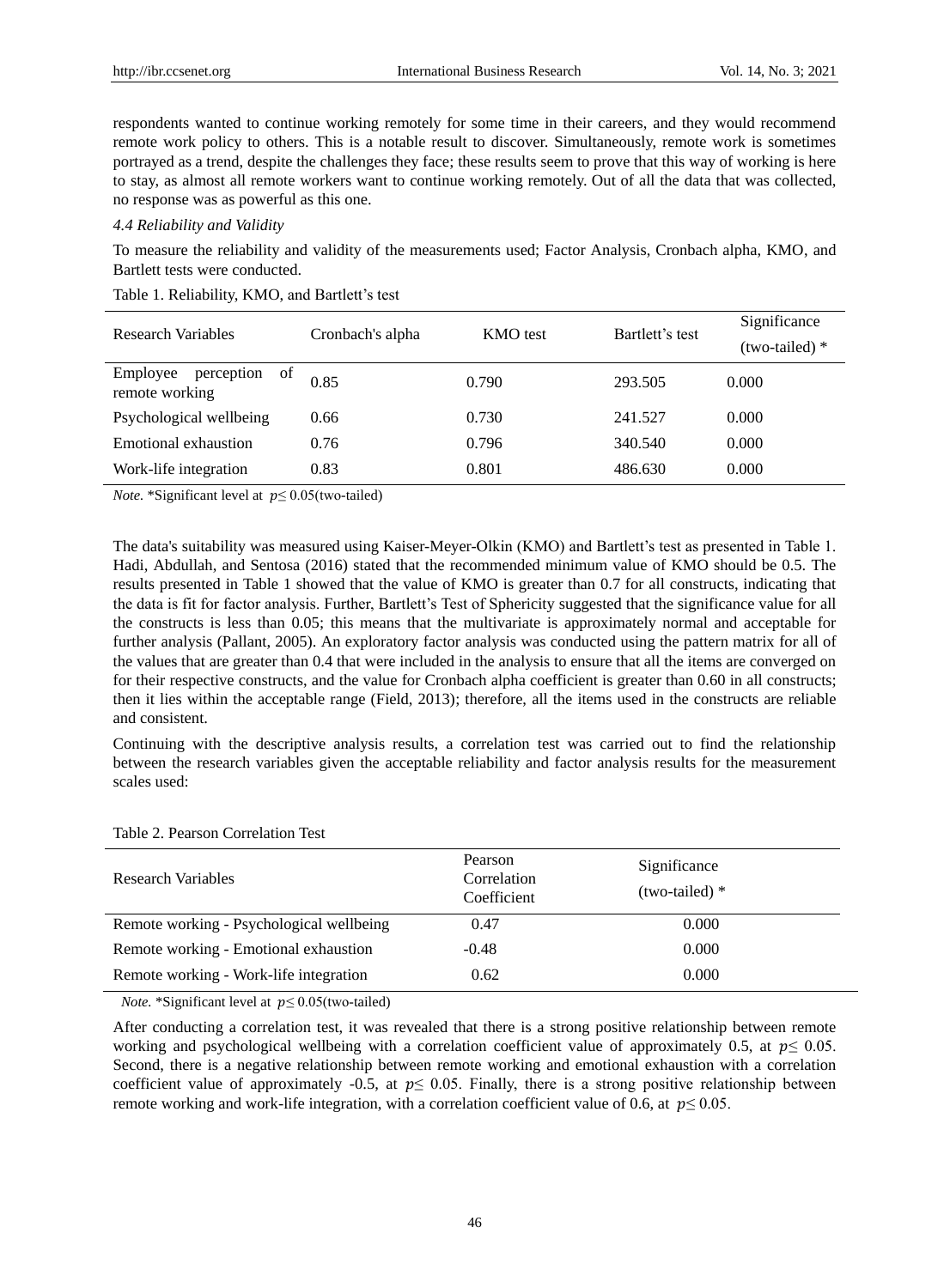| Model                                        |                                      | T-value  | $R^2$ | Significance * |
|----------------------------------------------|--------------------------------------|----------|-------|----------------|
| working<br>Remote<br>Psychological wellbeing | -<br>0.497                           | 9.578    | 0.225 | 0.000          |
| working<br>Remote<br>Emotional exhaustion    | $\overline{\phantom{a}}$<br>$-0.636$ | $-9.673$ | 0.228 | 0.000          |
| Remote working $-$<br>Work-life integration  | 0.716                                | 11.774   | 0.305 | 0.000          |

#### Table 3. Simple Regression Model

*Note.* \*Significant level at  $p \le 0.05$  (two-tailed), independent variable: perceived remote working

It can be concluded from Table 3 that employees' perception of remote working positively affects employees' psychological wellbeing ( $\beta$ =0.497,  $p \le 0.05$ ), which means that when employees' perception of remote working is enhanced by one unit, psychological wellbeing is enhanced by 0.497 units at  $p\leq 0.05$ . Employees' perception of remote working explains 23 % (R 3 of the variance in psychological wellbeing. Second, it was revealed that employees' perception of remote working negatively affects their emotional exhaustion ( $\beta = -0.636$ ,  $p \le 0.05$ ). Employees' perception of remote working explains 23% (R 3 of the variance in emotional exhaustion. Finally, employees' perception of remote working positively affects work-life integration ( $\beta$ =0.716,  $p \le 0.05$ ), which means that when employees' perception of remote working is enhanced by one unit, work-life integration is enhanced by 0.716 units at  $p \le 0.05$ . Employees' perception of remote working explains 31 % (R<sup>2</sup>) of the variance in work-life integration.

#### **5. Discussion**

COVID-19 crisis is spreading quickly to different countries, impacting the world's economy. Employees are forced to carry out operations remotely, so human resource practitioners need to find solutions to maintain efficient operations while ensuring their employees' protection. A structured survey was carried out to measure remote workers' perception of remote working and the set of benefits and challenges associated with this working style.

The descriptive results indicated that respondents perceive remote working positively. Even when the items are taken singly, the respondents reported that remote working is a better alternative for health protection; they do not have to dress formally while working remotely; when there is no requirement to dress formally, this can lead to a more relaxed and comfortable work setting, they have the necessary resources (i.e., space, set-up, internet) to work remotely on a long-term basis, the majority of respondents enjoy flexibility in doing their own business, they finally added that working from home gives them the chance to learn new things, acquire/master a new hobby and being more productive to work, this is in line with the benefits stated by (Grant et al., 2013; Prasad et al., 2020; Raišienė et al., 2020). But these benefits come at the cost of some challenges revealed from the descriptive results, such as feeling lonely while working from home; this is supported by Charalampous et al. (2019), who stated that remote working could isolate workers professionally and socially, this could reduce the support employees receive from their organizations in terms of their professional and personal development, they feel job insecurity, can't focus because of the distractions at home. Finally, they cannot take vacation time or 'switch off' from work easily. Still, in reality, most remote workers operate more hours than onsite workers because it is challenging to switch off from work, as confirmed by Marsh and Musson (2008); Wepfer et al. (2018). All of these challenges could be reduced by adjusting organizational policies to offset their effect while working remotely.

Then a correlation and regression analysis were conducted to test the research hypotheses. It can be concluded that employees' perception of remote working positively affects employees' psychological wellbeing (β=0.497,  $p \leq 0.05$ ), which means that respondents feel a high sense of accomplishment and good psychological health while working remotely, which contradicts the findings of Pradhan and Hati (2019); Prasad et al. (2020), who explained that psychological wellbeing is negatively affected due to the absence of social exchange and feeling of isolation that remote workers usually experience. Consequently, Hypothesis 1 is not supported.

Second, it was revealed that employees' perception of remote working negatively affects their emotional exhaustion ( $\beta$  =-0.636,  $p \le 0.05$ ), which means that respondents feel emotionally drained from higher work intensity. This confirms with Derks et al. (2015); Wepfer et al. (2018) claimed that remote working results in need to be always available, work late, and check work-related communications during their time off; this can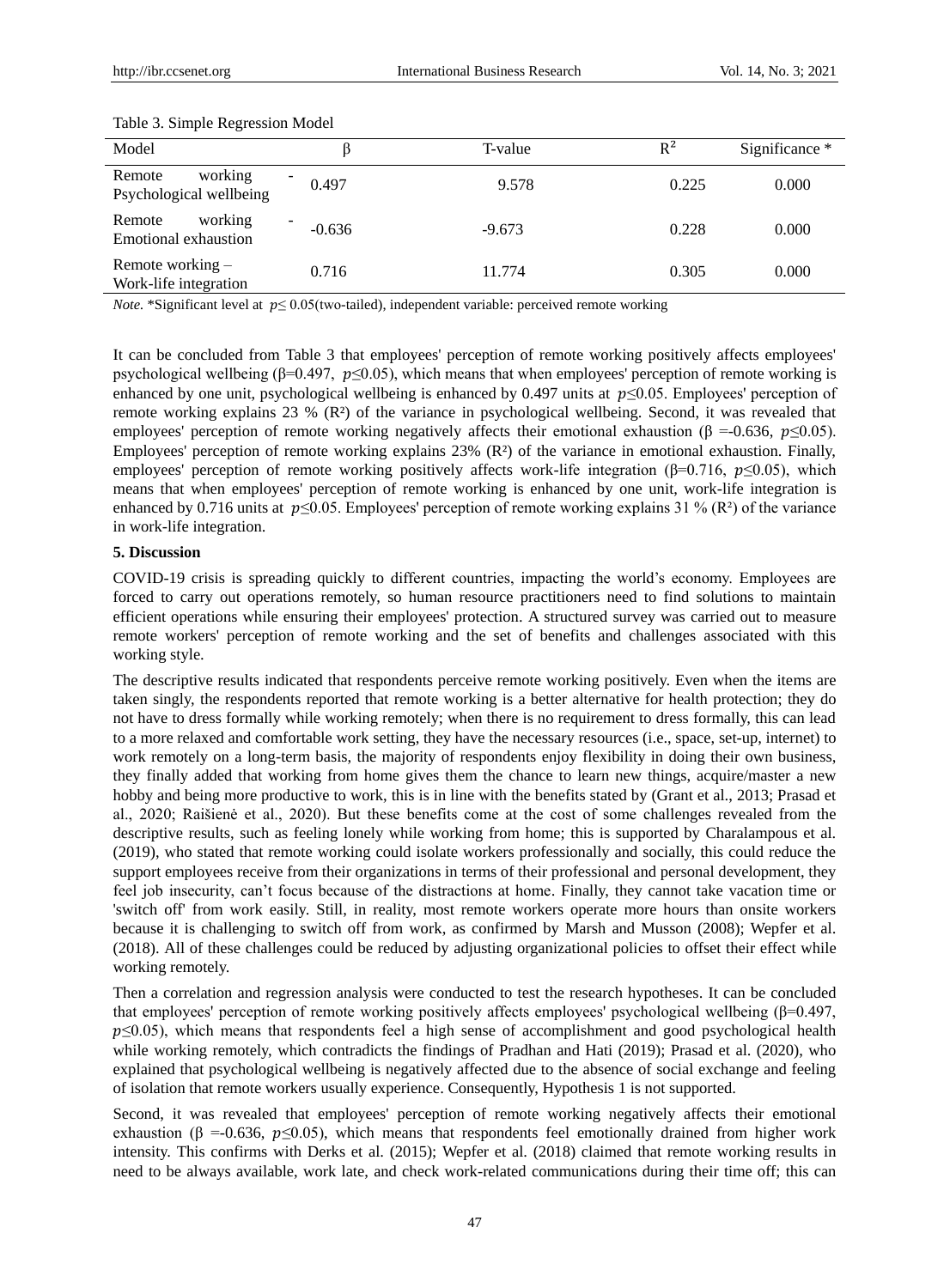lead to burnout and being emotionally exhausted. This supports Hypothesis 2.

Finally, employees' perception of remote working positively affects work-life integration ( $\beta$ =0.716,  $p \le 0.05$ ). The results contradict the school of thought that integrating work and personal life domains can lead to conflict between both domains (Heraty et al., 2008; Wepfer et al., 2018). But in line with the other view, which stated that integrating personal and work-life can lead to deciding on the convenient way for achieving the right integration between they want (Pasini, 2019). Workers have full control over how they plan their days to integrate their personal and professional lives into their fullest potential and satisfaction as they enjoy a high degree of flexibility when working from home (Prasad et al., 2020). Thus Hypothesis 3 is supported.

#### **6. Research Implications**

This research aims to provide organizations with valuable information and insights on understanding the benefits and challenges that remote workers face during the COVID-19 pandemic to enhance remote working practices' effectiveness. Employers need to create a balance between sustaining normal operations as usual while ensuring high productivity and healthy psychological wellbeing. Human resource practitioners with line managers should play a significant role in providing advice, guidance, and sufficient support to the team members working remotely, through communicating regularly, not only on work matters but also on psychological issues that are related to how they manage work remotely, work over-load, their level of stress, home boundaries, and finally evaluating their ability and productivity while working from home in addition to providing the appropriate training that facilitates their work, so based on the research findings, a set of recommendations can be applied to offset the challenges of working remotely

#### Challenge 1: Social Isolation and Team Cooperation

Employers should find ways to maintain adequate social support levels for their employees who work from home by using technological applications such as Zoom, Microsoft teams, google hangout or JoinMe, for regular check-ins and connect face-to-face (live) with remote workers. To alleviate social isolation feelings during normal working hours, employers can set 'virtual coffee breaks' to create a more collaborative work environment. Using tools like Basecamp, Linkedin, and Microsoft teams to outline tasks and deadlines so everyone on the team can see what is expected from each person. Line managers should encourage employees to sharpen their skills with new learning opportunities and online training as it is a great time to do so. Many online professional development webinars and pre-recorded training sessions like in Khan Academy, Udemy, and Coursera platforms.

#### Challenge 2: Employers don't care about employees' psychological health

It is recommended that employers use data analytics to drive an accurate wellbeing strategy to measure what matters for any organization during the pandemic and highlight different areas that employees need support in. This might occur through pulse survey data; it is a weekly pulse survey to check on employee's well-being and understand how each team, department, and organization are doing. This also keeps employees feeling cared for, sends signals to them that employers value their insights, and plans to take actions and shape strategies and work-life programs for employees to help improve their experiences during this time. In addition to providing them with different mindfulness techniques on how to meditate for better mental focus and psychological balance. Along with providing a recorded or live video from top management or leaders that show empathy and talk personally to workers about the challenges they are going through.

## Challenge 3: Availability of Resources to work remotely

Employers should take steps to ensure that their workforce has the latest technology and software that encourages a more effective remote work lifestyle; they are trained on using such technology and have the needed technical support. Provide employees with laptops that are easy to carry and connected with the company's intranet, providing internet capacity or a special deal with the internet providers for the employees, or any other equipment needed (i.e., large screen, pointer screen, mobile allowance etc.). It's essential to keep communication lines open and highlight the available resources for employees to use.

#### Challenge 4: Can't switch off from work

During pandemic and within a home workspace, employees should take the initiative in maintaining their own wellbeing. This could be done by having a private and comfortable place at home dedicated to work only and incorporate exercise breaks into their daily routine. Finally, before and after working hours, it is essential to switch off an email, work calls, and maintain a normal sleep to feel normal during a pandemic.

Challenge 5: Feeling of Job insecurity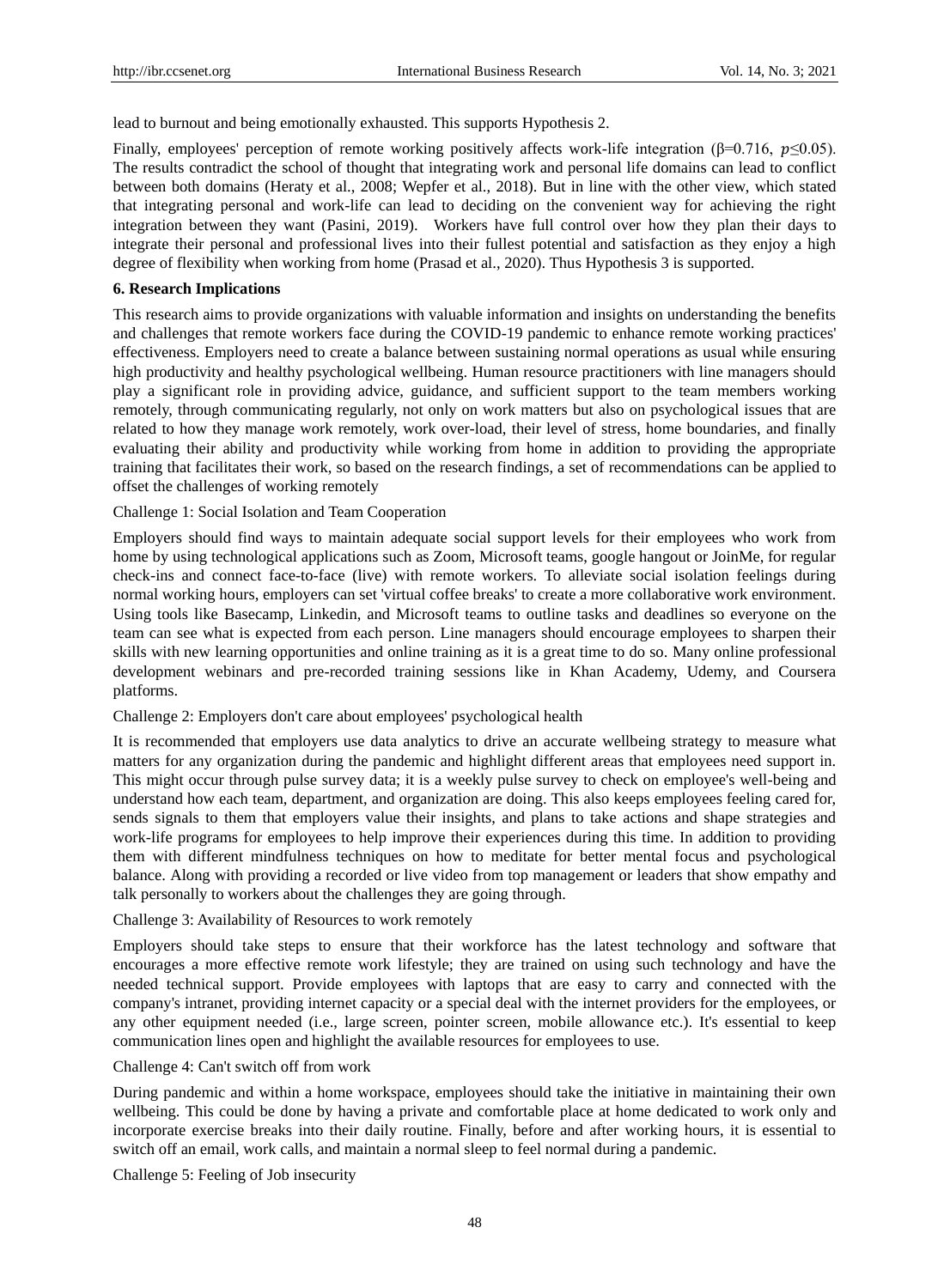To maintain employees' morale during times of change, organizations should provide more transparent information to create more confidence and motivation among employees and share news in an honest manner among employees where challenges can be discussed openly. Most importantly is that organizations acknowledge all the concerns, uncertainty, and worries that employees are experiencing. Line managers should know that employees fear being fired or laid off or their salaries being deducted during this time, which will negatively affect their psychological safety, so employers should create an optional virtual meeting with employees just to share feelings or concerns.

## Challenge 6: Remote working code of conduct

It is recommended that each employer creates a code of conduct on how business should be regulated during working from home with a clear guideline about what employees are expected to deliver, setting a protocol for running virtual meetings, giving emotional support, being empathetic, provide financial rewards if applicable, showing respect to the effort exerted, covering the remote working expenses, setting realistic working objectives, respecting normal working hours and adjust workload accordingly to reduce stress and adapt quickly to the new work settings.

### **7. Research Limitations**

A set of limitations is presented in which the majority of the research sample is limited to those working in the education sector, in which they represent 57% of the total research sample and 63% of the respondents were females; this limits the research results' generalizability. Another limitation concerning the sampling technique used snowballing technique, in which the sample's representation is not guaranteed. Moreover, employee wellbeing has many perspectives, and this research is limited to using one view of wellbeing, which is the psychological and emotional wellbeing of employees.

## **8. Suggestions for Future Research**

Further research is required to check whether there is a significant difference between males and females on how they perceive remote working. It could employ a different data collection tool like qualitative method "interviews" to help provide richness to the data collection and get more insights into the research area. Moreover, it is suggested to conduct exploratory research on exploring different ways to track and measure employees' productivity while working remotely. It would be beneficial to explore further the significant competencies required for e-workers to support operations efficiently during this critical time. Finally, it is suggested to conduct further research with longitudinal perspective post-COVID-19 pandemic recovery and compare the situation to test causal relationships among the research variables across time, considering that worker's competencies, coping strategies, productivity, and resilience will change through this long emotional and mental journey.

## **9. Conclusion**

This research aims to explore how employees perceive remote working post-COVID-19's quarantine period and its effect on psychological well-being, emotional exhaustion, and work-life integration in Egypt. Through the analysis of previous literature reviews and research survey, themes have been developed to support the development of remote working perception scale in light of wellbeing and work-life integration.

The research results showed that remote working is associated with a set of benefits such as the flexibility offered while working remotely that can help in achieving the right integration between personal and work life to reach the right balance between both domains, better protection for individual health but these benefits arise at the expense of work intensification, longer working hours, feeling of job insecurity, inability to stay motivated, difficulty in connecting with team members. On the other side, the results revealed that employee's psychological wellbeing is enhanced while working from home, thanks to the availability of technology and more free communication tools that can mitigate the effect of feeling lonely and isolated from others. In conclusion, the key results that are raised from the analysis showed that the situation right now is confirming that employer's investment in technology won't be wasted because workers feel more productive while working from home, and it is believed that work settings will move towards this direction for plenty of time in the future.

#### **References**

Aguilera, A., Lethiais, V., Rallet, A., & Proulhac, L. (2016). Home-based telework in France: Characteristics, barriers, and perspectives. *Transportation Research Part A: Policy and Practice, 92*(1), 1-11. <https://doi.org/10.1016/j.tra.2016.06.021>

Barber, K. L., & Santuzzi, A. M. (2015). Please respond ASAP: Workplace telepressure and employee recovery.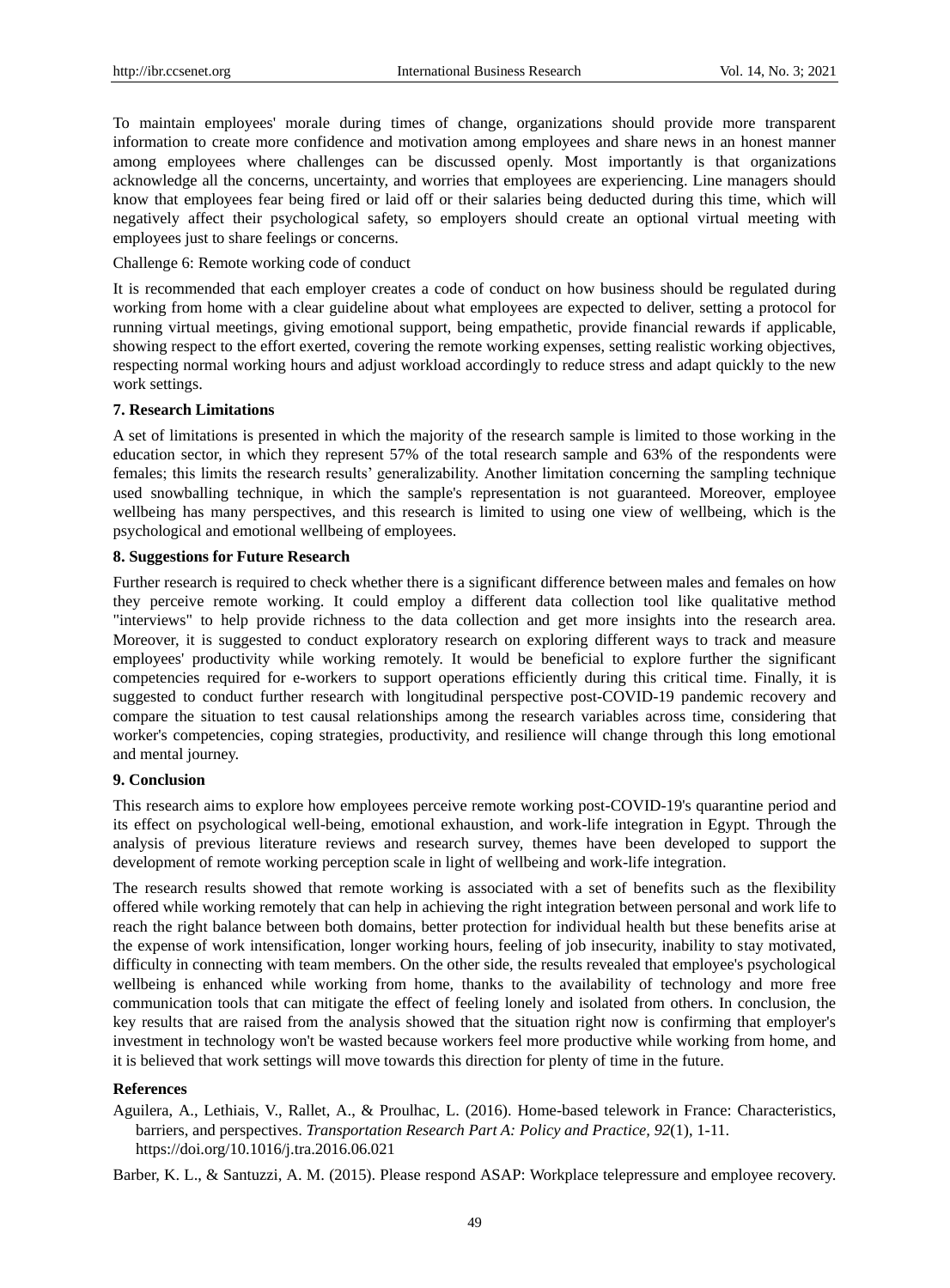*Journal of Occupational Health Psychology, 20*(2), 172-189. https://doi.org/10.1037/a0038278

- Braukmann, J., Schmitt, A., Ďuranová, L., & Ohly, S. (2018). Identifying ICT-related affective events across life domains and examining their unique relationships with employee recovery. *Journal of Business and Psychology*, *33*(4), 529-544. https://doi.org/10.1007/s10869-017-9508-7
- Bedford, S. (2019). Work-life balance versus work-life integration: How and why integration is the new norm. *Denver Business Journal*, Retrieved from [https://www.bizjournals.com/denver/news/2019/10/23/work-life-balance-versus-work-life-integration-how-a](https://www.bizjournals.com/denver/news/2019/10/23/work-life-balance-versus-work-life-integration-how-and-why-integration-is-the-new-norm.html) [nd-why-integration-is-the-new-norm.html.](https://www.bizjournals.com/denver/news/2019/10/23/work-life-balance-versus-work-life-integration-how-and-why-integration-is-the-new-norm.html)
- Bhat, S. K., Pande, N., & Ahuja, V. (2017). Virtual team effectiveness: An empirical study using SEM. *Procedia Computer Science*, *122*, 33-41[. https://doi.org/10.1016/j.procs.2017.11.338](https://doi.org/10.1016/j.procs.2017.11.338)
- Charalampous, M., Grant, C. A., Tramontano, C., & Michailidis, E. (2019). Systematically reviewing remote e-workers' wellbeing at work: A multidimensional approach. *European Journal of Work and Organizational Psychology*, *28*(1), 51-73. https://doi.org/10.1080/1359432X.2018.1541886
- Chesley, N. (2014). Information and communication technology use, work intensification and employee strain and distress. *Work, Employment and Society*, *28*(4), 589-610[. https://doi.org/10.1177/0950017013500112](https://doi.org/10.1177/0950017013500112)
- Derks, D., Van Duin, D., Tims, M., & Bakker, A. B. (2015). Smartphone use and work–home interference: The moderating role of social norms and employee work engagement. *Journal of Occupational and Organizational Psychology*, *88,* 155-177. [https://doi.org/10. 1111/joop.12083](https://doi.org/10.%201111/joop.12083)
- Field, A. (2013). *Discovering Statistics using SPSS for Windows*, Sage, London.
- Gallacher, G., & Hossain, I. (2020). Remote work and employment dynamics under Covid-19: Evidence from Canada. *Canadian Public Policy*, *46*(1), 44-54.<https://doi.org/10.3138/cpp.2020-026>
- Golden, T. D., Veiga, J. F., & Simsek, Z. (2006). Telecommuting's differential impact on work-family conflict: Is there no place like home? *Journal of Applied Psychology*, *91*(6), 1340-1350. <https://doi.org/10.1037/0021-9010.91.6.1340>
- Gómez, S. M., Mendoza, O. E. O., Ramírez, J., & Olivas-Luján, M. R. (2020). Stress and myths related to the COVID-19 pandemic's effects on remote work. *Management Research: Journal of the Iberoamerican Academy of Management*. *18*(4), 401-420. <https://doi.org/10.1108/MRJIAM-06-2020-1065>
- Grant, C. A., Wallace, L. M., Spurgeon, P. C., Tramontano, C., & Charalampous, M. (2019). Construction and initial validation of the e-work life scale to measure remote e-working. *Employee Relations*, *41*(1), 16-33. <https://doi.org/10.1108/er-09-2017-0229>
- Grant, C. A., Wallace, L. M., & Spurgeon, P. C. (2013). An exploration of the psychological factors affecting remote e‐worker's job effectiveness, wellbeing and work‐life balance. *Employee Relations*, *35*(3), 527-546. <https://doi.org/10.1108/ER-08-2012-0059>
- Greer, T. W., & Payne, S. C. (2014). Overcoming telework challenges: Outcomes of successful telework strategies. *The Psychologist-Manager Journal*, *17*(2), 87[. https://doi.org/10.1037/mgr0000014](https://doi.org/10.1037/mgr0000014)
- Hadi, N. U., Abdullah, N., & Sentosa, I. (2016). An easy approach to exploratory factor analysis: Marketing perspective. *Journal of Educational and Social Research*, *6*(1), 215-223.
- Hamouche, S. (2020). COVID-19 and employees' mental health: Stressors, moderators and agenda for organizational actions. *Emerald Open Research*, *2*(15), 15[. https://doi.org/10.35241/emeraldopenres.13550.1](https://doi.org/10.35241/emeraldopenres.13550.1)
- Heraty, N., Morley, M. J., Cleveland, J. N., Grady, G., & McCarthy, A. M. (2008). Work-life integration: Experiences of mid‐career professional working mothers. *Journal of Managerial Psychology*, *23*(5), 599-622. https://doi.org/10.1108/02683940810884559
- Hoch, J. E., & Kozlowski, S. W. (2014). Leading virtual teams: Hierarchical leadership, structural supports, and shared team leadership. *Journal of applied psychology*, *99*(3), 390[. https://doi.org/10.1037/a0030264](https://doi.org/10.1037/a0030264)
- Juniper, B. A., Bellamy, P., & White, N. (2011). Testing the performance of a new approach to measuring employee wellbeing. *Leadership and Organization Development Journal, 25*(4), 344-357. <https://doi.org/10.1108/01437731111134634>
- Mann, S., & Holdsworth, L. (2003). The psychological impact of teleworking: Stress, emotions and health. *New Technology, Work and Employment*, *18*(3), 196-211[. https://doi.org/10.1111/1468-005X.00121](https://doi.org/10.1111/1468-005X.00121)
- Marsh, K. & G. Musson (2008). Men at work and at home: Managing emotion in telework. *Gender, Work and*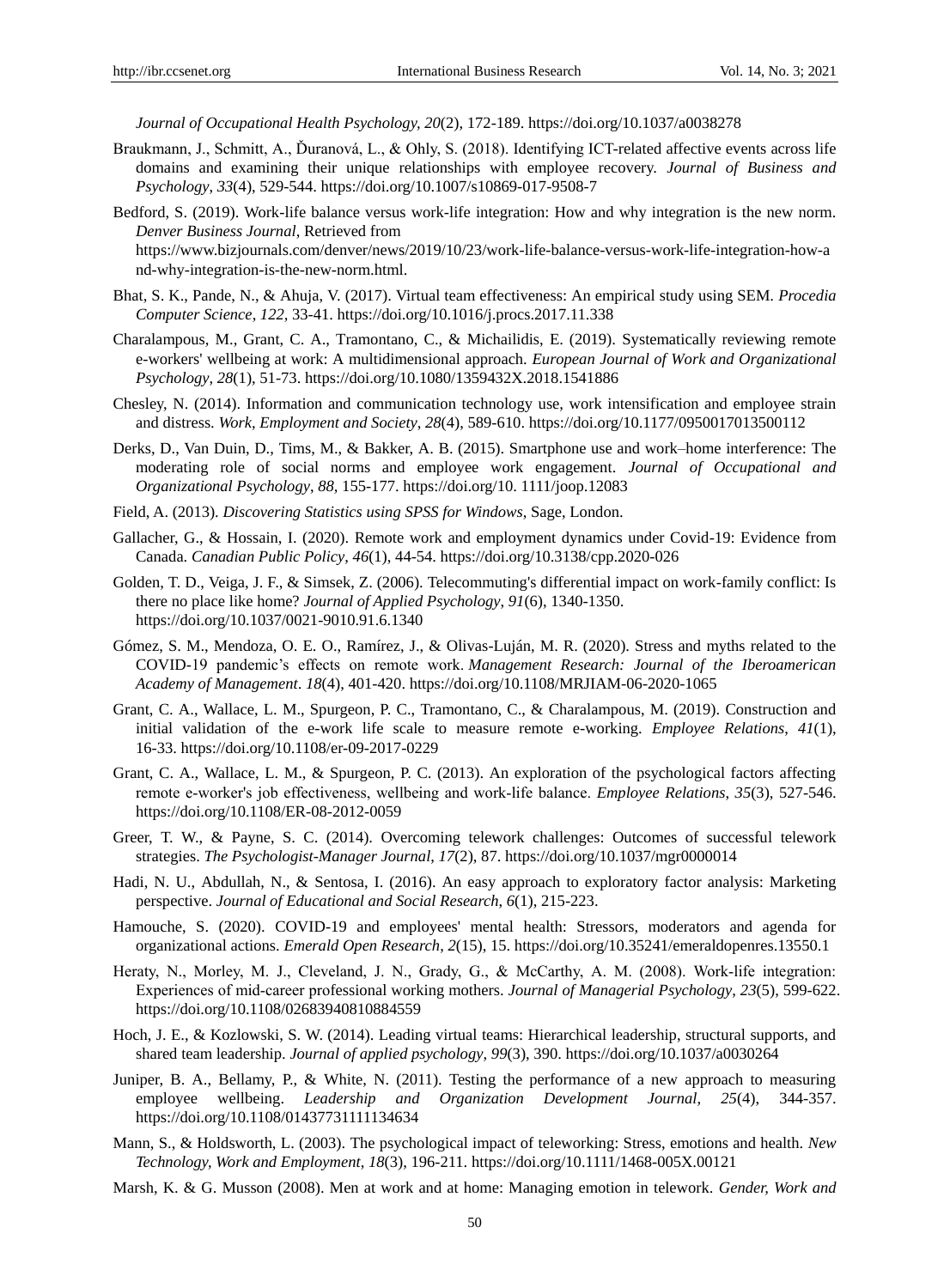*Organization, 15*(1), 31-48.<https://doi.org/10.1111/j.1468-0432.2007.00353.x>

- Maruyama, T., Hopkinson, P. G., & James, P. W. (2009). A multivariate analysis of work– life balance outcomes from a large-scale telework programme. *New Technology, Work and Employment*, *24*(1), 76-88. https://doi.org/10.1111/j.1468-005X.2008.00219.x
- Molino, M., Ingusci, E., Signore, F., Manuti, A., Giancaspro, M. L., Russo, V., & Cortese, C. G. (2020). Wellbeing costs of technology use during Covid-19 remote working: An investigation using the Italian translation of the technostress creators scale. *Sustainability*, *12*(15), 5911.<https://doi.org/10.3390/su12155911>
- Nilles, J. M. (2007). The future of e-work. *The Journal of E-Working*, *1*(1), 1-12.
- Palm, K., Bergman, A., & Rosengren, C. (2020). Towards more proactive sustainable human resource management practices? A study on stress due to the ICT-mediated integration of work and private life. *Sustainability*, *12*(20), 8303.<https://doi.org/10.3390/su12208303>
- Pallant, J. (2005). *SPSS Survival Manual: A Step by Step Guide to Data Analysis Using SPSS for Windows (Version 15)*, 3rd Edition, Mc-Graw Hill.
- Park, Y., Fritz, C., & Jex, S. M. (2011). Relationships between work- home segmentation and psychological detachment from work: The role of communication technology use at home. *Journal of Occupational Health Psychology*, *16*(4), 457-467. https://doi.org/ 10.1037/a0023594
- Pauleen, D., Campbell, J., Harmer, B., & Intezari, A. (2015). Making sense of mobile technology: The integration of work and private life. *Sage Open*, *5*(2), 1-10.<https://doi.org/10.1177/2158244015583859>
- Pradhan, R. K., & Hati, L. (2019). The measurement of employee wellbeing: Development and validation of a scale. *Global Business Review*, 1-23.<https://doi.org/10.1177/0972150919859101>
- Prasad, D. K., Rao, M., Vaidya, D. R., & Muralidhar, B. (2020). Organizational climate, opportunities, challenges and psychological wellbeing of the remote working employees during COVID-19 pandemic: A general linear model approach with reference to information technology industry in Hyderabad. *International Journal of Advanced Research in Engineering and Technology (IJARET)*, *11*(4), 372-389.
- Raghuram, S., Hill, N. S., Gibbs, J. L., & Maruping, L. M. (2019). Virtual work: Bridging research clusters. *Academy of Management Annals*, *13*(1), 308-341.<https://doi.org/10.5465/annals.2017.0020>
- Raišienė, A. G., Rapuano, V., Varkulevičiūtė, K., & Stachová, K. (2020). Working from home-who is happy? A survey of Lithuania's employees during the COVID-19 quarantine period. *Sustainability*, *12*(13), 5332. <https://doi.org/10.3390/su12135332>
- Rysavy, M. D., & Michalak, R. (2020). Working from home: How we managed our team remotely with technology. *Journal of Library Administration*, *60*(5), 532-542. <https://doi.org/10.1080/01930826.2020.1760569>
- Savić, D. (2020). COVID-19 and work from home: Digital transformation of the workforce. *Grey Journal (TGJ)*, *16*(2), 101-104. Retrieved from https://www.researchgate.net/publication/341493908\_COVID-19\_and\_Work\_from\_Home\_Digital\_Transfor mation of the Workforce.
- Sekaran, U., & Bougie, R. (2010), *Research methods for business: A skill Building Approach* (5th ed.). John Wiley & Sons, West Sussex, UK.
- Shareena, P., & Shahid, M. (2020). Work from home during COVID-19: Employees perception and experiences. *Global journal for Research Analysis*, *9*(5), 1-3.
- Shuck, B., & Reio Jr, T. G. (2014). Employee engagement and wellbeing: A moderation model and implications for practice. *Journal of Leadership and Organizational Studies*, *21*(1), 43-58. https://doi.org/10.1177/1548051813494240
- Sonnentag, S., Binnewies, C., & Mojza, E. J. (2008). Did you have a nice evening? A day-level study on recovery experiences, sleep, and affect. *Journal of Applied Psychology*, *3*, 674-684. https://doi.org/10.1037/0021-9010.93.3.674
- Sonnentag, S. (2018). The recovery paradox: Portraying the complex interplay between job stressors, lack of recovery, and poor wellbeing. *Research in Organizational Behavior*, *38*, 169-185. <https://doi.org/10.1016/j.riob.2018.11.002>
- Tietze, S., & Musson, G. (2005). Recasting the home-work relationship: A case of mutual adjustment?